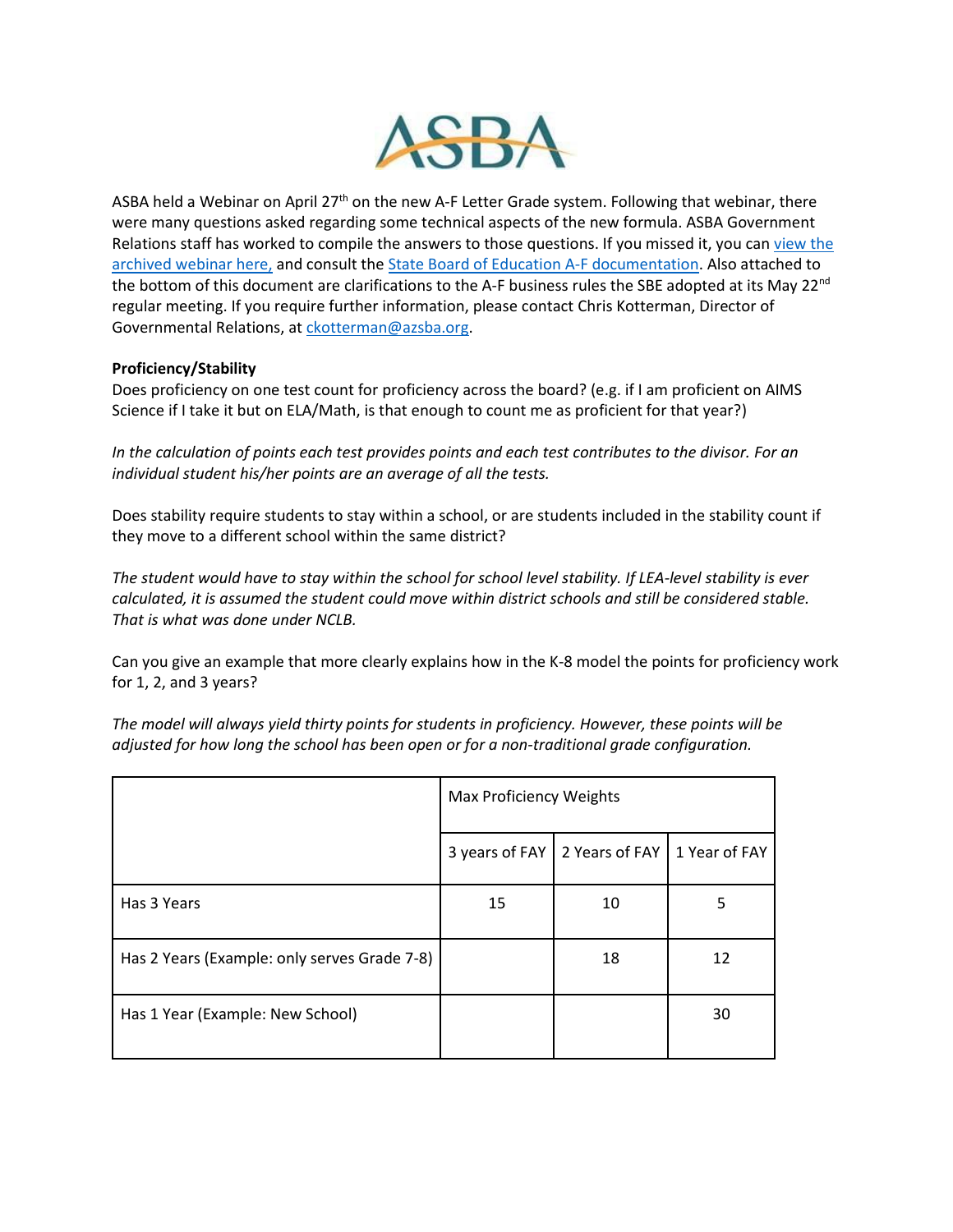#### **K-8 Acceleration**

Is the 3rd grade minimally proficient item for both ELA and Math, or just ELA?

*The 3rd Grade minimally proficient item on the K-8 acceleration menu is for ELA (in keeping with the focus on early literacy)*

How are menu items selected for schools? Is it based on whatever combination of options yields the highest number of points? Do district / schools choose?

*The model is currently silent on this. However, the option that most benefits schools would be to have ADE choose those items that yield the most points. Schools wishing to target their approach to certain elements for max points are free to do so.*

#### **Growth**

Will students that are new to the district not be included in the SGT?

*If the student is FAY, and has an SGT created from a previous score, then it is assumed they will be included, as the SGT created is not specific to the LEA. It*

Are ELA and Math combined to create a single SGP and SGT for each student?

*SGP will be calculated using the 2015 and 2016 results for grouping students (and possibly earlier results if that is determined to be useful) and the 2017 results for ranking students. SGT annual targets will start with the 2017 administration and results with the reaching proficiency target set for 2019.*

*The ELA data will count for 25%/10% (K-8/9-12) and the math data will count for 10%/25%, they are not averaged or combined.*

#### **CCRI**

How do the points generated by students total up to account for the 20%?

*This calculation is extremely mathematically complex depending on how many students are involved because the board raised the CCRI percentage from 15-20 at adoption. ADE will scale the scores appropriately for this year, and in future years, it should be a straight computation to 20% of the total. The* [spreadsheet sent to LEAs](http://www.azed.gov/accountability/2017/05/12/college-and-career-readiness-self-report-spreadsheet-announcement/) *has the math coded in, and will calculate the total CCRI score for you. Therefore, it is very important that LEAs not allow the spreadsheet to become corrupted.*

#### **Small Schools/Non-Conventional Grade Configurations**

What about K-2 schools, or schools with say, 7-12 configurations?

- *If a school has one grade that crosses over the grade categories (i.e., K-9, 8-12), then the method used for the majority of grades will be applied to all grades.*
- *If a school has several K-8 and 9-12 grades, both calculations will be computed using the appropriate grade levels. Both calculations will be shared publicly, but the higher of the two letter grades will be assigned for accountability purposes for the 2017 year and it will be reexamined for future years.*
- *If a school does not have all K-8 or 9-12 grades but enough enrollment to calculate points, then the typical method for those grades is applied.*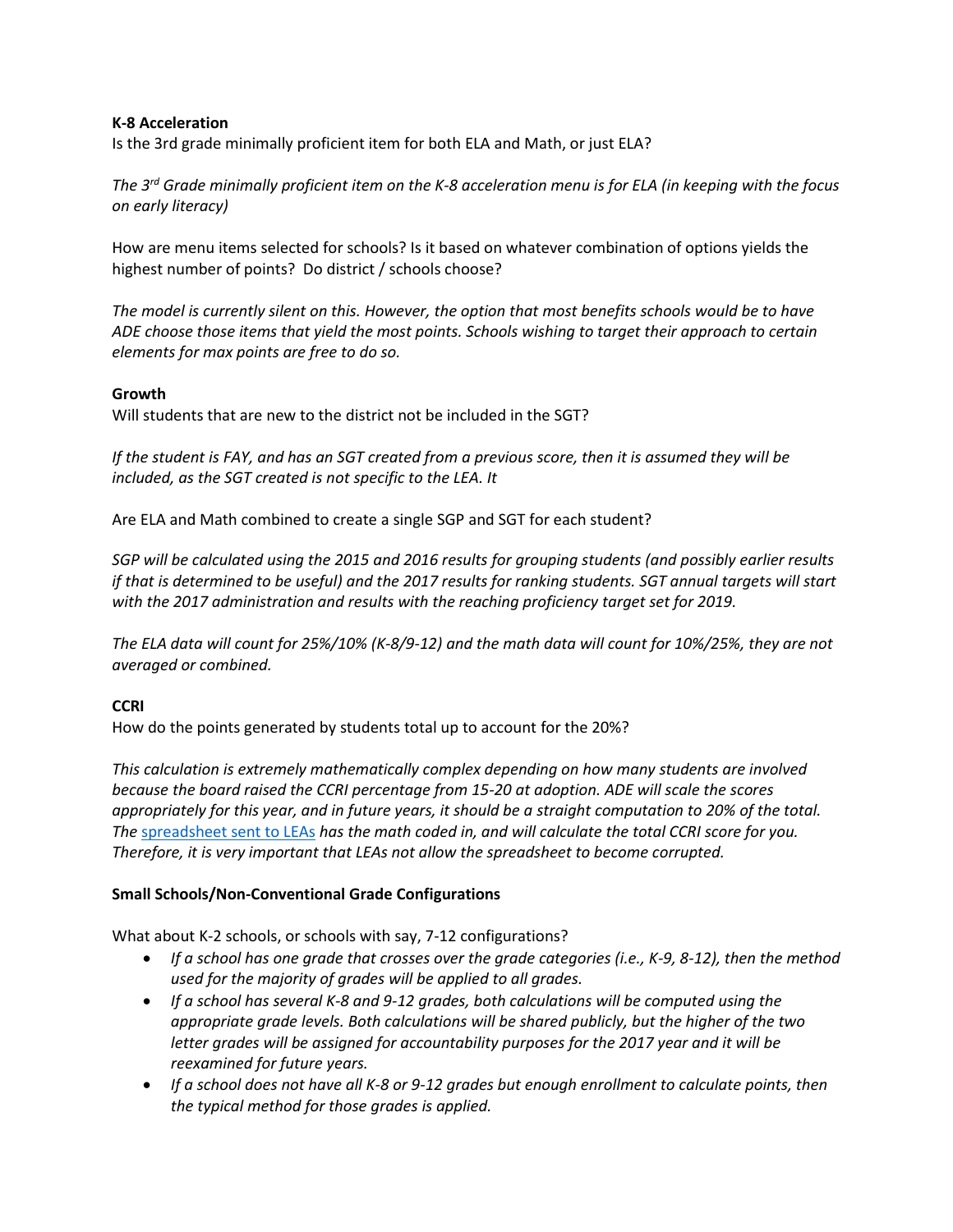• *If a school has a non-typical grade configuration and too few students to calculate points, we recommend giving a NR or Not Rated label for this year and developing an appropriate method for calculating in time for next year's letter grades.*

How will grades for extremely small schools be calculated?

*Indicators should have a minimum of 20 FAY students to be included except for EOC acceleration points. If a school has fewer than 80 points for K-12 and 50 for 9-12 (i.e., not enough AzMERIT scores) then the small school method should be applied to calculate the number of points.*

#### **State Board Questions**

When are the cut scores going to be established for tests such as the ACT or SAT etc. on the HS CCR rubric?

*The cut scores for these assessments have been established and are included on the* [CCRI information](http://www.azed.gov/accountability/2017/05/12/college-and-career-readiness-self-report-spreadsheet-announcement/)  [collection spreadsheet](http://www.azed.gov/accountability/2017/05/12/college-and-career-readiness-self-report-spreadsheet-announcement/) *developed by SBE and ADE*

Are all the CCR Indicators available to be used this current year?

*Yes, all CCRI indicators are available for use this year*

Has a timeline for preliminary Letter Grade been determined as well as for the final Letter Grade?

*At its May 22 regular meeting, the board voted to delay adoption of a timeline until it could further discuss the matter following its June 26 regular meeting. Currently, CCRI data is due to the department by July 14. This raised concerns from the field that this is very close to the reporting of AP scores. The proposed timeline was as follows, but has not been formally adopted:*

*July 14—cutoff for verifying data in AzEDS by LEAs, and self-reporting CCRI data. Week of August 7—Board convenes to set A-F cut Scores Week of August 28—Letter grades issued for traditional K-8, (-12 to LEAs subject to embargo. September 5—Embargo lifted; letter grades publicly released.*

Have cut points for A, B, etc. been determined?

*No, see above.*

How does ADE capture self-reported data and does this begin next month with this graduation class?

All students, including the class of 17, will count in the [CCRI](http://www.azed.gov/accountability/2017/05/12/college-and-career-readiness-self-report-spreadsheet-announcement/) data. LEAs should report data using the CCRI [Information Collection](http://www.azed.gov/accountability/2017/05/12/college-and-career-readiness-self-report-spreadsheet-announcement/) Spreadsheet *available via ADE Connect.*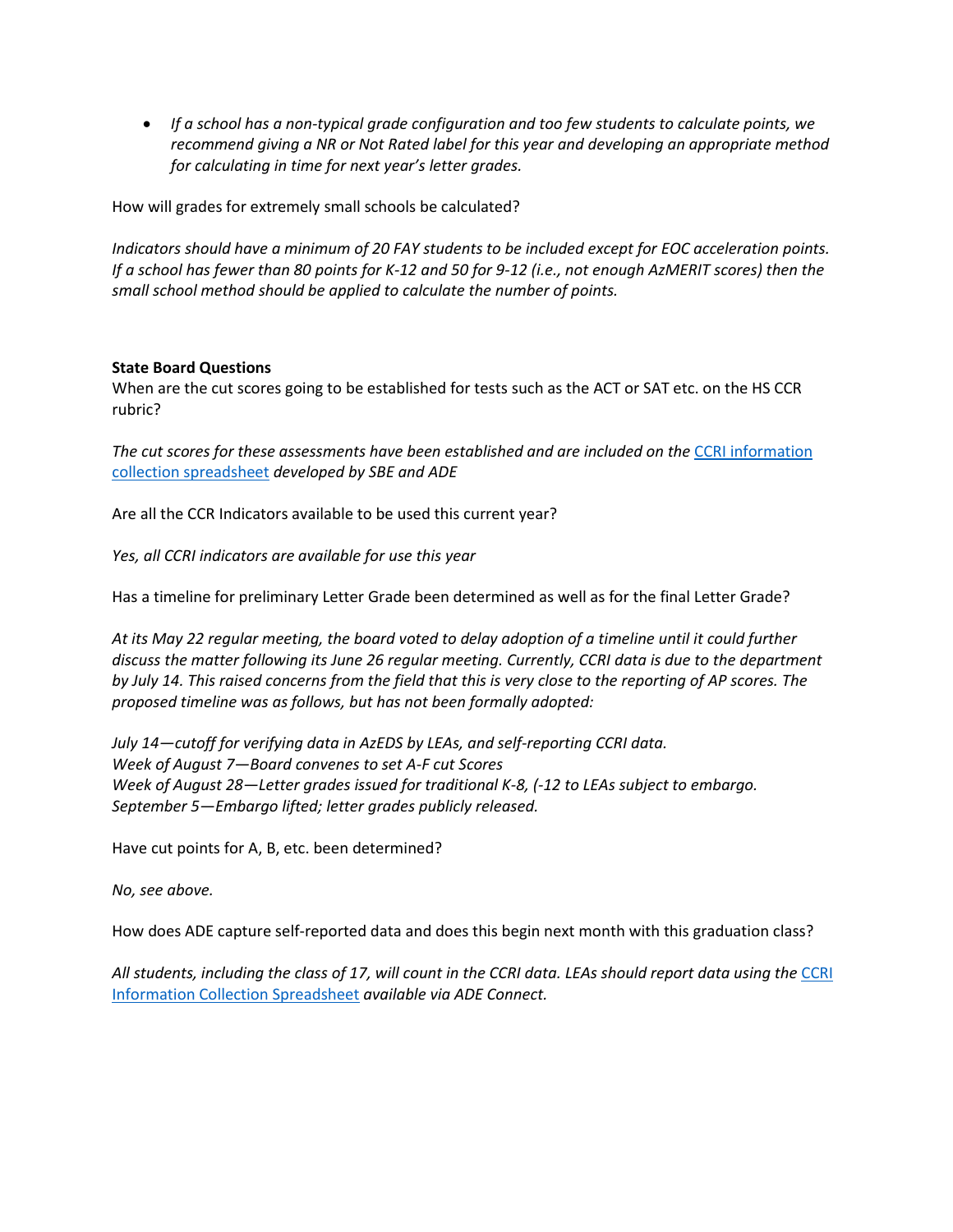# *Accountability Advisory Group Business Rules Recommendations*

### *N Size*

What if you do not have 20 for a major indicator (e.g., less than 20 graduates)? Indicators should have a minimum of 20 FAY students to be included except for EOC acceleration points (see below). If a school has fewer than 80 points for K-12 and 50 for 9-12 (i.e., not enough AzMERIT scores) then the small school method should be applied to calculate the number of points.

## *Non-typical grade configurations*

- $\bullet$  If a school has one grade that crosses over the grade categories (i.e., K-9, 8-12), then the method used for the majority of grades will be applied to all grades.
- If a school has several K-8 and 9-12 grades, both calculations will be computed using the appropriate grade levels. Both calculations will be shared publicly, but the higher of the two letter grades will be assigned for accountability purposes for the 2017 year and it will be reexamined for future years.
- If a school does not have all K-8 or 9-12 grades but enough enrollment to calculate points, then the typical method for those grades is applied.
- If a school has a non-typical grade configuration and too few students to calculate points, we recommend giving a NR or Not Rated label for this year and developing an appropriate method for calculating in time for next year's letter grades.

# *Group Membership*

If a student was in Special Education or ELL at any time during the year they are to be included in that group. This would also apply to the subgroups. Pre-K students are not included in the accountability calculations.

# *Should there be a maintenance level for the indicators?*

For the indicators that require improvement we recommend that there be a point at which schools should be able to maintain a certain level in order to get points. For example, we may have a school that had 96% of sub-group students at proficiency one year and 94% the next due to different group sizes or even if just one student did not hit the level the last group of students did. We recommend that the school should not lose the points because they are at such a high level of success. We recommend that at 90% or above a school could maintain at 90% and still get points.

# *Should points be binary (0 or 5) or graduated?*

Some indicators are partial credit and some are binary – 5 or 0. We agreed that the acceleration items and CCR items should be all or no points because they can help a school but do not penalize a school (they just are not used to rate a school if points are not received).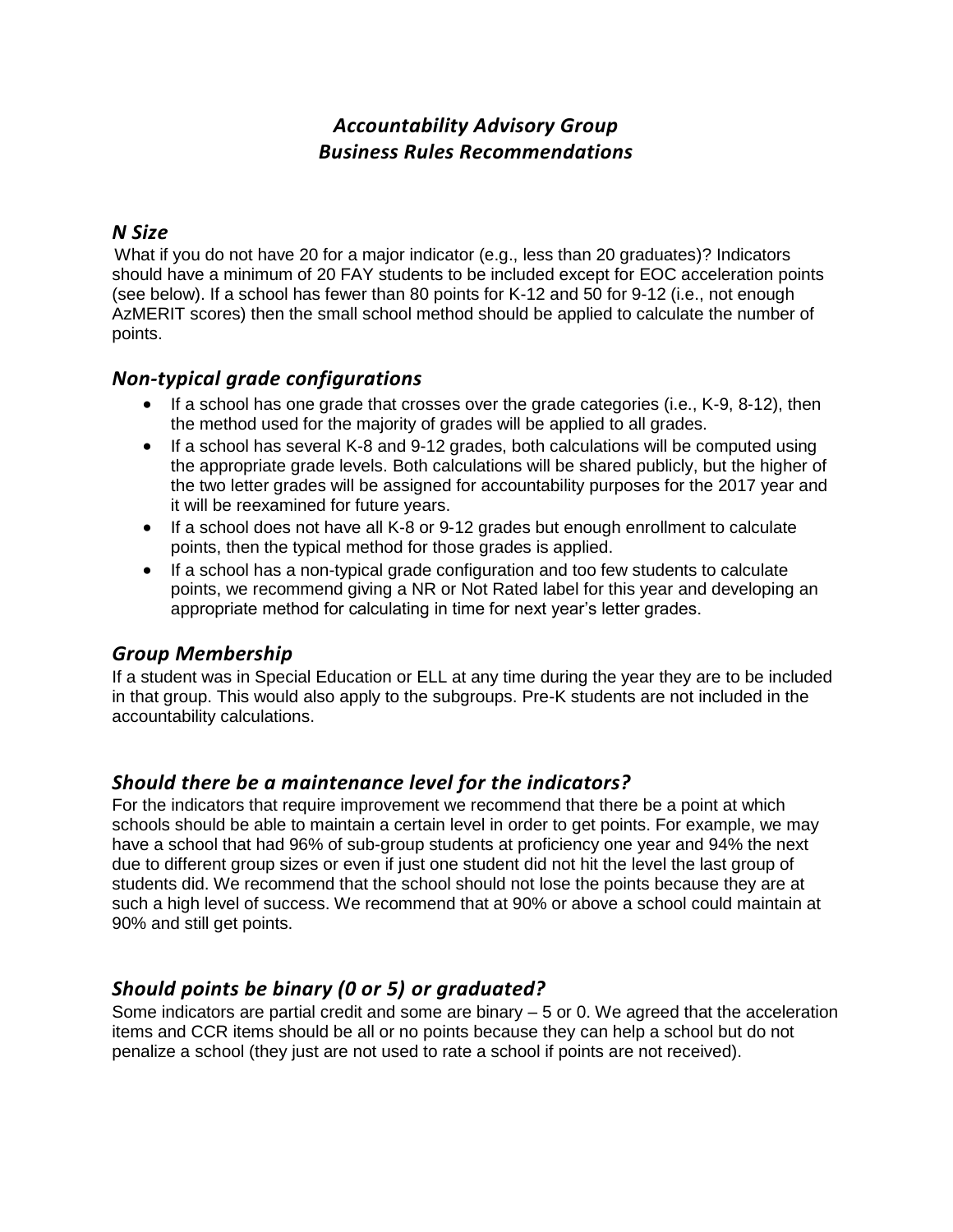### *Timeline for Measures needed*

We recommend that a timeline of when indicators are available be created so it is clear to all what data from what date will be used. For example, when ACT, SAT and AP data is available and when it will be used in the calculation.

### *Technical manual needed*

There should be a detailed technical report that clearly defines how each component of the model is calculated so that a school or LEA could replicate the calculation of the points to the extent possible.This will ensure that districts can communicate the A-F model accurately to parents and staff.

## *SGP/SGT*

SGP will be calculated using the 2015 and 2016 results for grouping students (and possibly earlier results if that is determined to be useful) and the 2017 results for ranking students. SGT annual targets will start with the 2017 administration and results with the reaching proficiency target set for 2019.

The ELA data will count for 25%/10% (K-8/9-12) and the math data will count for 10%/25%, they are not averaged or combined.

### *Menu items – EOC in K-8*

EOC passing is indicated in the document, not passing and increased participation. We agree with this approach because of the concern that we do not want to incentivize putting students in EOC classes when they may not be ready to succeed. This is a measure where the state may want to consider an N size of ten or greater rather than 20 so that more elementary schools could get credit for having their students take advanced math.

We would recommend deleting the 25% or more proficiency for maintenance and making it 90% like other measures.

**Note:** The State Board voted to clarify that both participation and proficiency must increase at least until 25% is reached. It remains unclear whether proficiency must increase once 25% participation is reached.

### *AZELLA one year measurement issue*

ADE has made the AZELLA cut points tougher this year, so it is much less likely that a school would do better than last year's average. We recommend comparing schools to the state average in 2017 this year and in future years the state average be the prior year.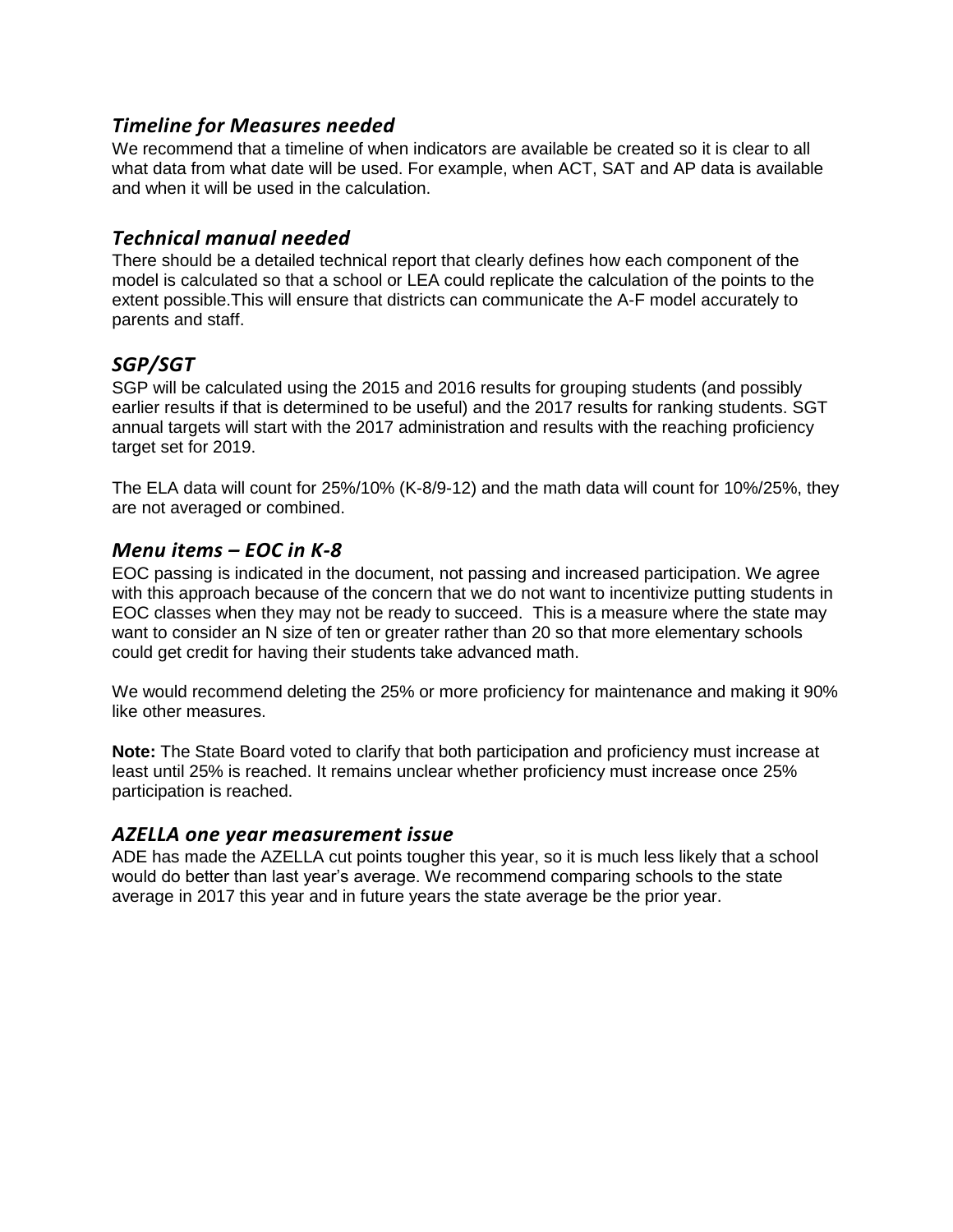## *FAY Issues*

Proficiency – what do you do if you don't have 3 years FAY because of your grade config or being a new school? We would suggest weighting the students in this manner:

|                                              | Max Proficiency Weights |                |               |  |
|----------------------------------------------|-------------------------|----------------|---------------|--|
|                                              | 3 years of FAY          | 2 Years of FAY | 1 Year of FAY |  |
| Has 3 Years                                  | 15                      | 10             | 5             |  |
| Has 2 Years (Example: only serves Grade 7-8) |                         | 18             | 12            |  |
| Has 1 Year (Example: New School)             |                         |                | 30            |  |

We do not recommend a change at 9-12 in using more than one year FAY. This is an issue that can be examined in future years.

# *K-8 Menu: Absenteeism*

Since these are FAY students, 18 or more should be the definition of chronic absences. For schools with a non-traditional calendar (e.g., 4 day weeks), 10% or more of the school days would be considered chronically absent. If the percent of chronically absent students declined from the prior year, the school would get these points.

**Note:** The State Board voted to clarify that chronic absenteeism is defined as 18 days absent, or 10% of instructional days if the school is on a non-traditional calendar.

## *K-8 Menu: What is available to a new school?*

The same rules as the non-typical grade configuration should be applied when calculating a new school's points.

# *K-8 Menu: Sub-groups*

The groups that count are the ESSA ethnic groups, special education, ELL, lower SES and FEP. Groups that do not count but will be reported include gender, foster, military and homeless students.